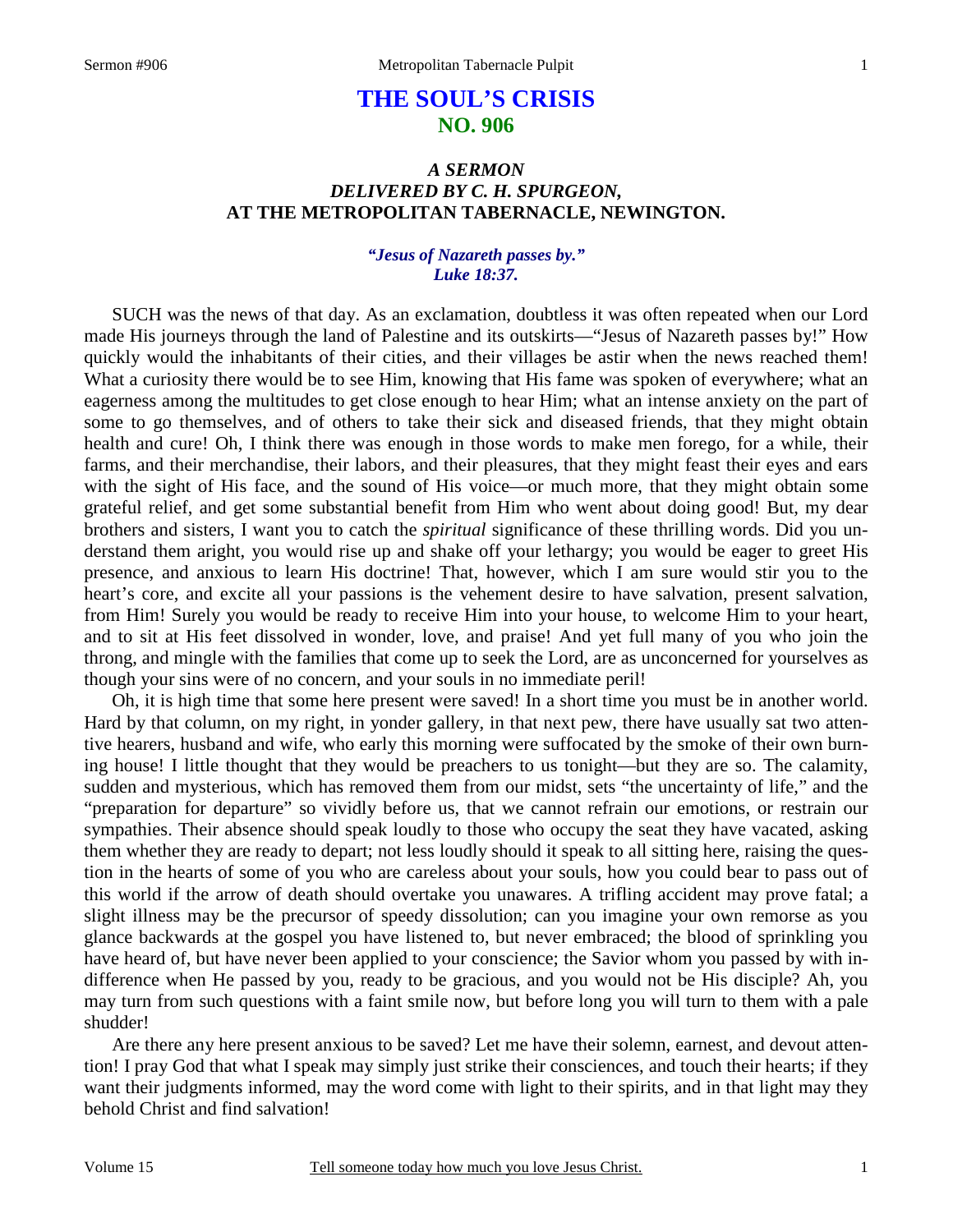Our text is taken from a little narrative of a blind man who sat by the side of the highway begging not an inappropriate picture of you, my friends, who are solicitous of God's mercy, and anxiously desirous of salvation. Are you not as blind and poor *spiritually* as he was *literally?* I am sure that you will at once confess that you are blind; the eyes of your understanding are dim; your heart is wrapped in darkness; you cannot see what you want to see; you do not even see your sin so as to repent of it with contrition. You have not yet seen the power of the precious blood of Jesus so as to believe in it as worshippers once purged, and abundantly conscious that it has procured their remission. While you are so blind, I am quite sure that you will not be grieved or vexed with me if I say, too, that you are as poor as Bartimeus; his was poverty of pence, but yours is poverty of soul. You have no merit! You have no strength! You have no possibility of ever getting the means of spiritual livelihood for yourselves; you are as poor as the poorest beggar that ever asked a charity for God's sake from the wayfarers! But you are sitting tonight in somewhat the same position as that blind man was, for he sat in the place of Jesus' passing by, and you have come to the place where God's mercy has often been revealed; where saints and sinners have passed by in crowds and where, blessed be His name, Jesus Himself sometimes has passed by! What if tonight you should be apprised and aware of His presence here, and should cry out to Him, and He should stop and open those blind eyes of yours, and give you the light of life and the joy of eternal salvation? What if you should have to go home, and say to your friends and kinsfolk, "I have had an experience tonight the like of which I never felt before! I have found a Savior! I have received the forgiveness of my sins! I am a new creature in Christ Jesus!"? Why you would make angels sing fresh hallelujahs in heaven, while on earth, God would be glorified, and you and your friends would be blessed by so lively an exercise of faith, and so wonderful a participation of divine grace!

**I.** Now, looking steadfastly that this may be the case, I wish to speak very pointedly to you about two or three things. First, when Jesus passed by the blind man, it was to that man A DAY OF HOPE.

 He had given up all thought of ever being able to see, so long had his eyes been closed to the light. When Jesus passed by the case was different. He could perform any miracle; there was no limit to His healing power; why shouldn't He open a blind man's eyes? And you, my anxious friend, you have felt that you could not be saved. Of course, if it depended upon *yourself,* you could not by any duties you discharged, or any services you performed acquire merit enough to enter heaven, or even to procure the forgiveness of your sins on earth. But if Jesus Christ has come into the world to save that which was lost, it is a totally different matter! He can certainly pardon the greatest offenders, and He can deliver from going down into the pit the most undeserving of rebels! It was an hour of hope to that blind man, and if Jesus passes by now, this is an hour of hope to you!

 But, does He pass by? I answer—Yes! There are different respects in which this may be interpreted of our Lord's conduct. In a certain sense He has been passing by some of you *ever since you* began to discern right from wrong; you have, some of you, been nurtured and bred up under the hearing of the gospel, and you cannot remember the time when you did not know something, at any rate, of the facts and truths of God that pertain to Christianity. Well, all this while Jesus Christ has been slowly passing by you—halting, pausing, giving you space, if perhaps you would call to Him for mercy. O take heed that passing by may soon be over; the candle of life may be blown out! Yet while the gospel rings in your ears, it is a day of hope to you—let not Satan or your own despairing heart persuade you to the contrary.

 More especially is it a time of Christ's passing by *when the gospel is preached with power.* If this evening the gospel should so come to you as to win your attention, and melt your heart; if you should feel a divine influence exerted over you by it, the evidence will not be lacking that Jesus is passing by. Or, if the gospel, though it affects not *you*, should convey such an influence, and bring forth such fruits in *others* who are sitting in the same pew with you, that they should be saved; depend upon it, the kingdom of God will have come near to you! It will then have passed by, and you will have received no blessing because you sought it not in faith, yet responsibilities will have come upon you from which you will not be able to escape! Jesus will have passed by other blind men, and they will have asked for sight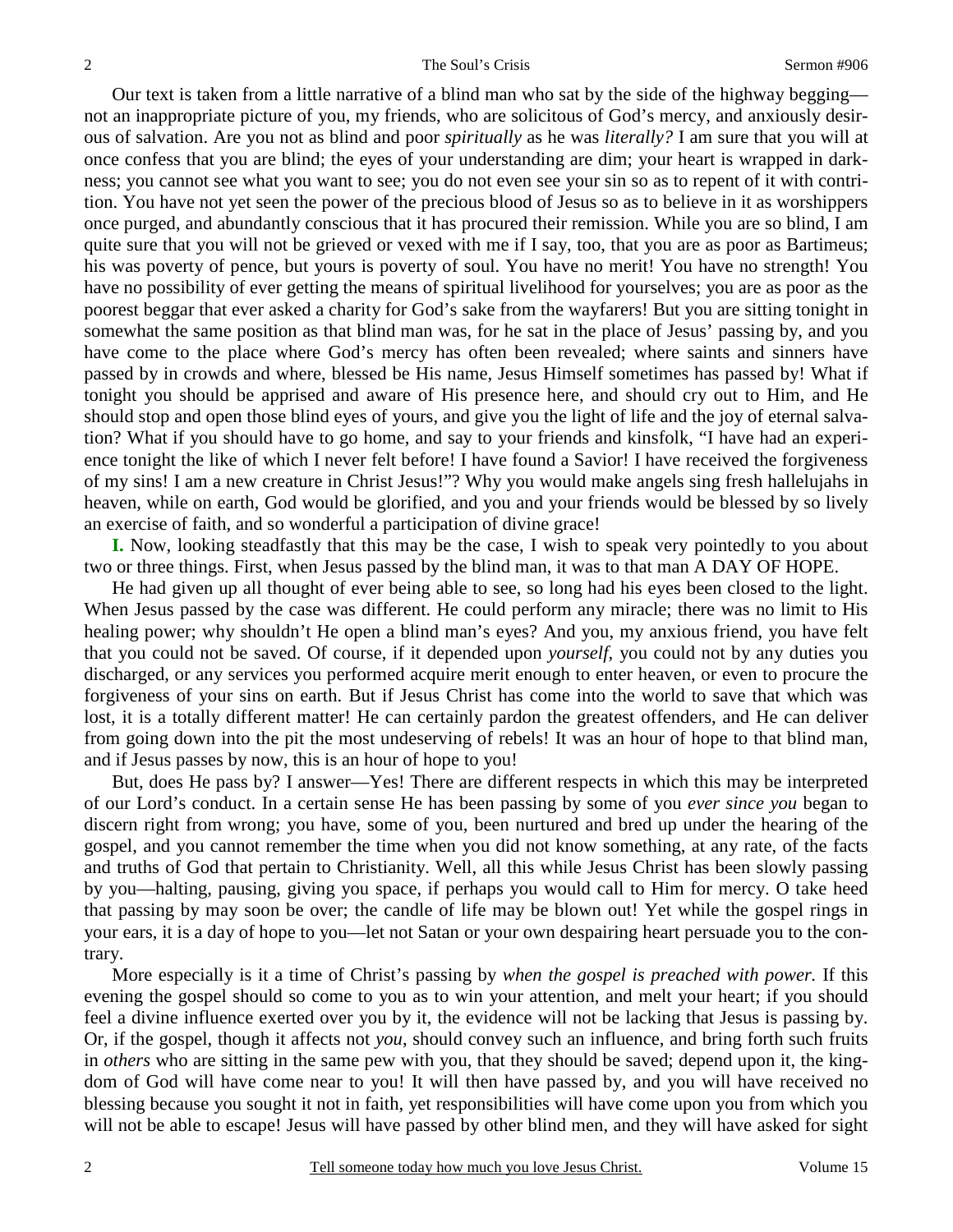and had it, while you will remain blind, not because Jesus cannot heal you, but because you have not asked for His healing, but have continued still in your unbelief of Him.

 I feel conscious within myself that this very night Jesus is in a special manner, present in this assembly. Sometimes the preacher has yearnings within himself for the people as if he travailed in birth until Christ is formed in them; he wrestles with such an earnest longing after souls as if their peril, and the conflict for their rescue were all his own, and that is no slight omen of the coming blessing. He also perceives the same desire in many of his converted hearers; as he knows that they are praying God with much vehemence of spirit to bring in the sinner, the atmosphere of prayer becomes to him an indication of the time and the place where Jesus manifests Himself, for where His people pray, Christ is surely present! I encourage you then, dear hearers, with hopeful signs of heavenly grace! This is a hopeful hour! If you have lived up till now unsaved, I indulge the fervent hope that the hour has now come when you shall find salvation! Though you may up to now, have sought, and sought, and sought in vain, yet now, surely, the set time to favor you has come! Lord, grant it may be so, that it may be so to many here, and we will bless Your name!

**II.** Secondly, as it was a time of hope to that poor blind man, so was it especially a TIME OF AC-TIVITY.

 You who anxiously desire salvation regard attentively these words: a man cannot be saved by what he *does*; salvation is in Christ; no man is saved except as he seeks earnestly after Christ! This blind man did not open his eyes himself; what *he* did, he did not help or contribute in any degree to his attaining sight. Nevertheless, he had to seek Jesus to have his eyes opened. There was enough in this to kindle all his passions, summon all his faculties, and engage all his energies; but most certainly there was nothing in it to exercise his skill in discovering or applying a remedy; nothing to win him any honor; nothing to entitle him to any reward.

 Yet this man is a picture of what we should be if we desire to be saved. *He listened attentively.* He could not see, but he had ears; he could catch the sound of footsteps; the silence that was broken by crowds coming along the road to Jericho was peculiar. The tramp was of an unusual sort and the tone of voices far different from those of wrangling or of revelry, or the songs of common travelers. He listened; yes, he listened with all his ears. So, dear hearers, whenever the gospel is preached, do not give it merely such a hearing as you might give to an ordinary story that is told you; hear it as God's word; hear it with bated breath and profound reverence; drink it in as the parched earth drinks in the shower; hear it fearing to miss a single word, lest that should be the word that might have blessed you! I believe attentive hearers are the most likely people to get the blessing. Let none of *us,* therefore, when we go to the courts of the Lord's house and hear a gospel sermon, allow our thoughts to be wandering here and there, but let us give scrupulous heed so we may detect the footsteps of the Lord by the conversation of His disciples!

 This man, after he had heard with discrimination, *inquired with eagerness what it meant.* Oh, how I wish our hearers would begin to ask, "What does it mean?" I can say that I put my words as plainly as I can; oftentimes when there is a bunch of gaudy flowers of rhetoric that I gladly would use, and *could* use, I have thrown them all on the dunghill because they might have stood in some poor sinner's way, and he might not have understood the plain truth of God so well. Ah but still, for all that, talk as we may, the carnal mind understands not the things that are of God! It is a blessed sign when men begin to say, "What is it all about? What is the drift of this gospel? What does the man mean by sin and its heinousness? What does he mean by Christ and His precious blood? What is it all about?" O dear hearers, some of you only skim your Bibles when you read them; I wish you would stop and ponder, and ask of Christian people who have experienced these things, "What do these texts mean?" So, too, if there is anything in a sermon that baffles you, I wish you would seek out some godly and instructed Christian, and say, "Explain to me what this thing means?" I would have great hope for you if you were thus inquiring after the plan of salvation. Is it not worth your while to ask the question, sirs? When a man has lost his way, he will ask 20 people sooner than he will continue to pursue a wrong course; and will you lose your way to heaven through not asking old travelers to direct you? Do, I pray you, be in earnest to learn, and it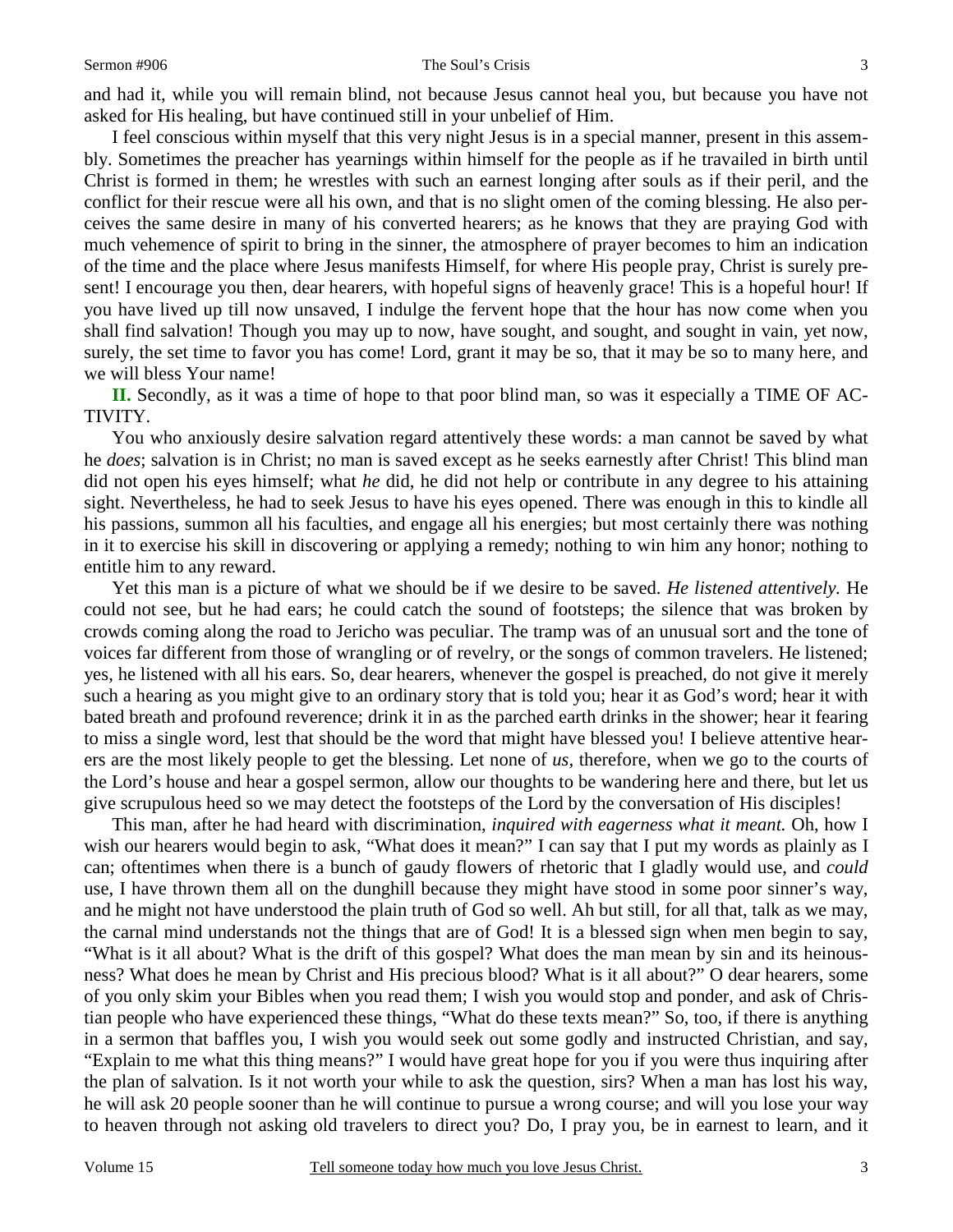shall not be long before *God* shall teach you, for whenever He makes a man conscious of his ignorance, and anxious to be taught, God the Holy Spirit is quite sure to instruct him before long.

 When this man had asked the question, and had been told in reply that Jesus of Nazareth passed by, notice what he did next—*he began to pray!* We are told that he cried; his cry was a *prayer;* and his prayer was a *cry!* It took the form of a piteous and emphatic outburst of desire—"You, Son of David, have mercy on me." It was a short prayer; he did not need a book; being a blind man he could not have used one if he had had it! Blessed be God, we need no book of prayers; we need such prayers as blind men can use quite as readily as those who can see. And what a comprehensive prayer it was—"Have mercy on me! Have mercy on me!" It was not the *words* of the prayer; it was the true *desire,* and the *believing confidence* of the prayer that did the work. "You, Son of David, have mercy upon me!" Now, my dear hearer, you tell me that you wish to be saved, that you are anxious, no, inquiring—but do you pray? How can you expect mercy if it is not thought by you to be worth the asking for? What? Will you have God give you it without your seeking it? He has done so sometimes, but the usual rule of divine grace, and the most proper rule, is that you should humbly ask for His mercy at His feet. Will you do it? What? Is hell so paltry a doom that you will not pray to escape from it? What? Is heaven so trifling a destination that you will not pray that you may gain it? O sirs, when heavenly mercy is to be had for the *asking*, will you not invoke the Almighty, and be obedient to the Redeemer to obtain it? Then how richly you deserve to die! Being placed on pleading terms, you will not plead; and being bid to seek the Lord while He may be found, you willfully refuse to seek Him; yes, richly do you deserve to perish in your sin! But it must not be so with you. I cannot look you in the face, and think you will do such despite to God's claims, and your own interests; no, you *will* pray, I trust you will; you will cry with your whole heart to God! Be assured that never did a man really cry for mercy, and continue to do so with his whole heart, but sooner or later mercy came! There are no praying souls in hell! God never damns those who are suppliants for His mercy; if you do but lay hold on the cross of Christ, and say, "I will not let this go except I get the blessing! I will not cease until I win my soul's desire," you shall soon have the mercy that you seek! O that God would stir you up to pray!

 As this man prayed, some standing by said, "Hush! Hold your tongue! You disturb the preaching; we cannot hear the silvery tones of the orator; be still, it is not right for a beggar like you, crawling in the street, to disturb respectable people by your harsh, croaking voice; be quiet!" But with the beggar's heart, being thus moved, there was no silence for his tongue! So much the more, with increasing vehemence and force, he repeated and echoed the prayer, "You, Son of David, You, Son of David, have mercy on me! Have mercy on me!" Now, if you desire salvation, and have begun to pray, Satan will say, "Ah, it is of no use! Be quiet!" The flesh will say, "Why do you do this? There is time enough." Procrastination will come in and say, "When you grow old it will be time enough then, to begin to seek the Lord." A thousand difficulties will be suggested, but O soul, if you are indeed set upon salvation, and God has made you in earnest, you will say to these, "Stand back! I cannot, and will not be silenced by you! I must have mercy! It is mercy I need, and it is mercy I must have, or I perish forever, and that I cannot afford! Therefore I will cry the more!" I wish—but ah, it is not in my power—still, I do wish that I could persuade you to importunate prayer; may the Holy Spirit lead you to pray. Well do I recollect my own prayers when I was seeking Christ; I prayed for months, and sometimes in the chamber where I sought the Lord, I felt as if I could not come away from the mercy seat till I had an answer of peace, but I waited long before I got it. Still, it came at last, and oh, it is worth waiting for! If one had to plead for mercy by the 20 years at a time, yet if at last the silver scepter were stretched out, it would well repay all the groans, and the tears of the most anxious spirits! Get to your chambers, then; or if you cannot get to your chambers, get to a saw pit, a hayloft, it matters not where, and pour out your heart before Him, and do not rise from your knees until the Lord has said, "Your sins, which are many, are forgiven you."

 After this man had thus pleaded, it is noteworthy that Jesus stood still, and called him. I must call your attention to this matter; as soon as Jesus had called the blind man, the effect produced on him is startling. I think I see him sitting there helpless by the wayside. Jesus bids him come; he gets up, and in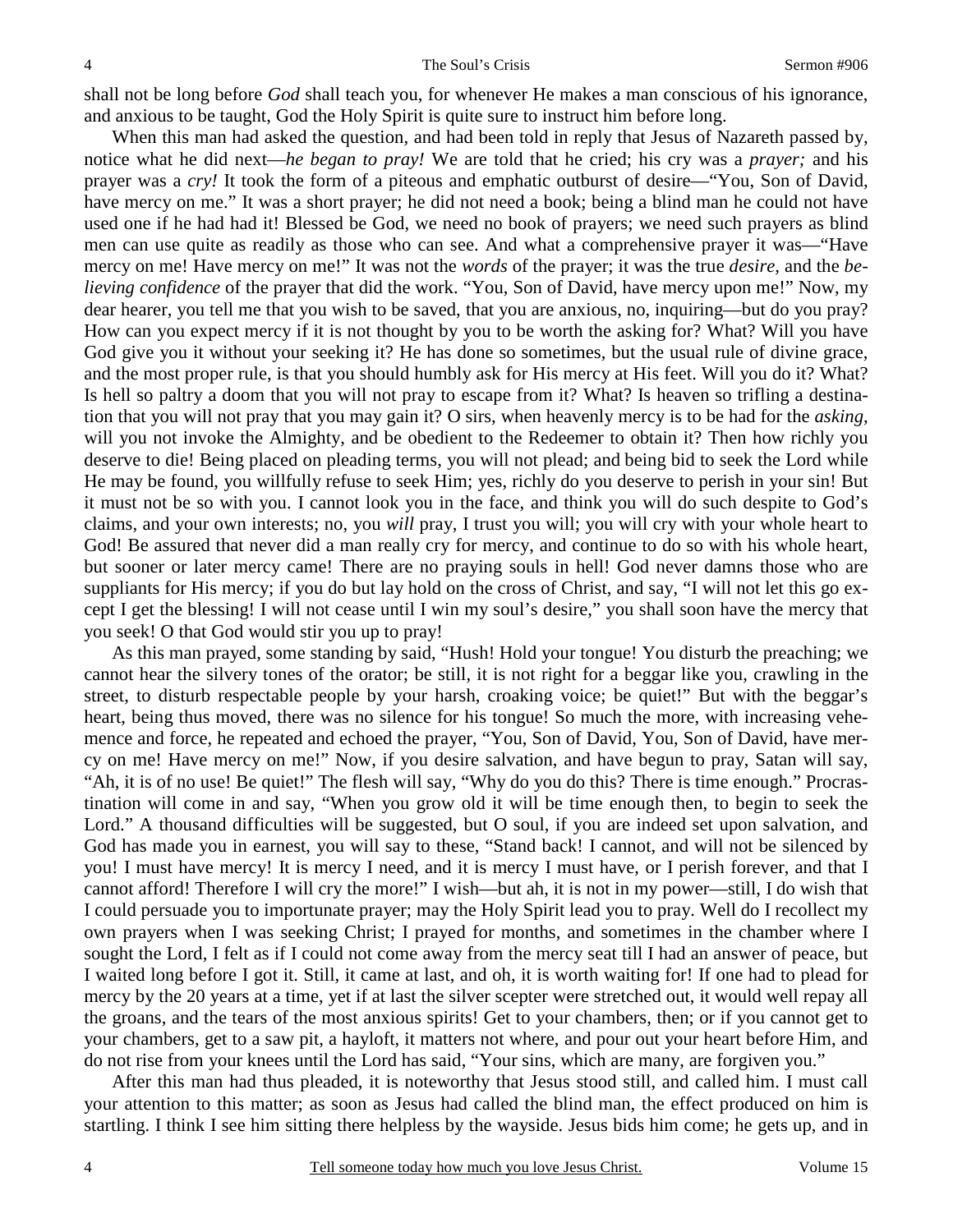#### Sermon #906 The Soul's Crisis

a moment he throws off that outer garment which had been so precious to him; in which he had so often wrapped himself up in cold nights when he had to sleep beneath the open sky; that much prized, though all patched and filthy garment, he threw it right away! It might have made him a minute or two slower, so off he threw it, and away he ran to Jesus! Ah, and it is a great mercy when a poor soul feels that it can throw away anything and everything to get to Christ! "Oh," says the sinner who really seeks a Savior, "if there is any sin that I indulged that prevents my finding God's mercy, only let me know it, and I will do away with it; is there any habit I have which I do not even know to be sin, or a thing I do that gives me pleasure, but is objectionable in the sight of God? I will do away with it! O Lord, if I must be poor, or if I must be sick, I will do away with my health, and away with my wealth if I may but find Your mercy—

### *"The dearest idol I have known, Whatever that idol be, Help me to tear it from its throne, And worship only Thee."*

I charge you, seekers of Jesus, let nothing stand between you and Christ! You *must* have salvation! You cannot afford to do without it! O fling away, then, everything that might impede you! Cast off the garment that might trip you up in the heavenly race! Lay aside every weight and the sin that does most easily beset you, and press to Jesus at once! Tonight, I pray you, press to Jesus with vehement speed, and be not content till you get the blessing!

 Once more. When this man had come to Jesus and Jesus said to him, "What will you that I should do unto you?" *In answer the man returned a straightforward and intelligent answer,* "Lord, that I might receive my sight." Now, when you are at prayer tonight, any of you, do not merely pray a general prayer, but put it before the Lord in plain language. I could suppose, for example, the tenor of your confession and petition might be something like this—"Lord, here I am; I have lived all this time without regard of You; I have been a hearer at the Tabernacle and sometimes I have been so deeply impressed that I have shed many tears, but Lord, it has all come to nothing! Sermons upon sermons have I heard, yet sermon after sermon has been lost upon me; I am afraid I am a gospel-hardened sinner. I think, Lord, that sitting as I do right opposite the preacher, he speaking so pointedly as he does to me, witnessing, as I do, how others have been saved while I have been left unsaved, my heart must be like the nether millstone. Yet, Lord, You can save me; O have mercy on me! O melt this heart of stone; break this granite; thaw this rock of ice! Lord, I know what it is that hinders me—there is that cherished sin; there is that vile companion; there is that lust of the flesh. O God, enable me to give it up! Now help me to pluck off the right arm, and tear out the right eye, for, oh I cannot perish! I cannot perish! I cannot bear Your wrath in the world to come! I am afraid because of it, and therefore would I flee from it, and find refuge in Jesus!" Or perhaps *your* case may be quite a different one, and in pleading with God you may have to say, "Lord, I never was a keeper of Your Sabbath; I have been on all those holy days spending the time in sinful pleasure, and I do not know that I have any regard for You, but I fell into the crowd at the Tabernacle gates just now, and got into the aisle, and Lord, Your word has found me out, and I feel as I never felt before! I do desire to be reconciled to You." Oh, you do not know how glad your heavenly Father will be to hear that, for, just as in the parable, the father ran and fell upon the prodigal's neck, and kissed him, so will our Father who is in heaven run and fall upon your guilty neck, and give you the kiss of pardon and of acceptance! And you, even *you*, shall be saved! Glory be to God, there is none that will press, and seek, and knock, and strive thus, but the mercy of God shall come to them!

 Still, I cannot withhold one other remark: that which really brought salvation to this blind man *was his faith,* for Christ says, "Your faith has saved you." Now here is the greatest point of all—faith! Faith—for works without faith is of little worth. Faith is the great saving grace—it is the real life-germ. "What is faith?" you ask. Anxious inquirer, if you would know what faith is, understand that the other words for it are *trust* and *belief.* The faith that saves is a belief that Jesus Christ, the Son of God, offered an atonement for sin, and then, after a firm conviction, a simple *trusting* in that atonement for your salvation. Can you, this night—oh, I pray the Holy Spirit enables you! Can you, this night, trust Jesus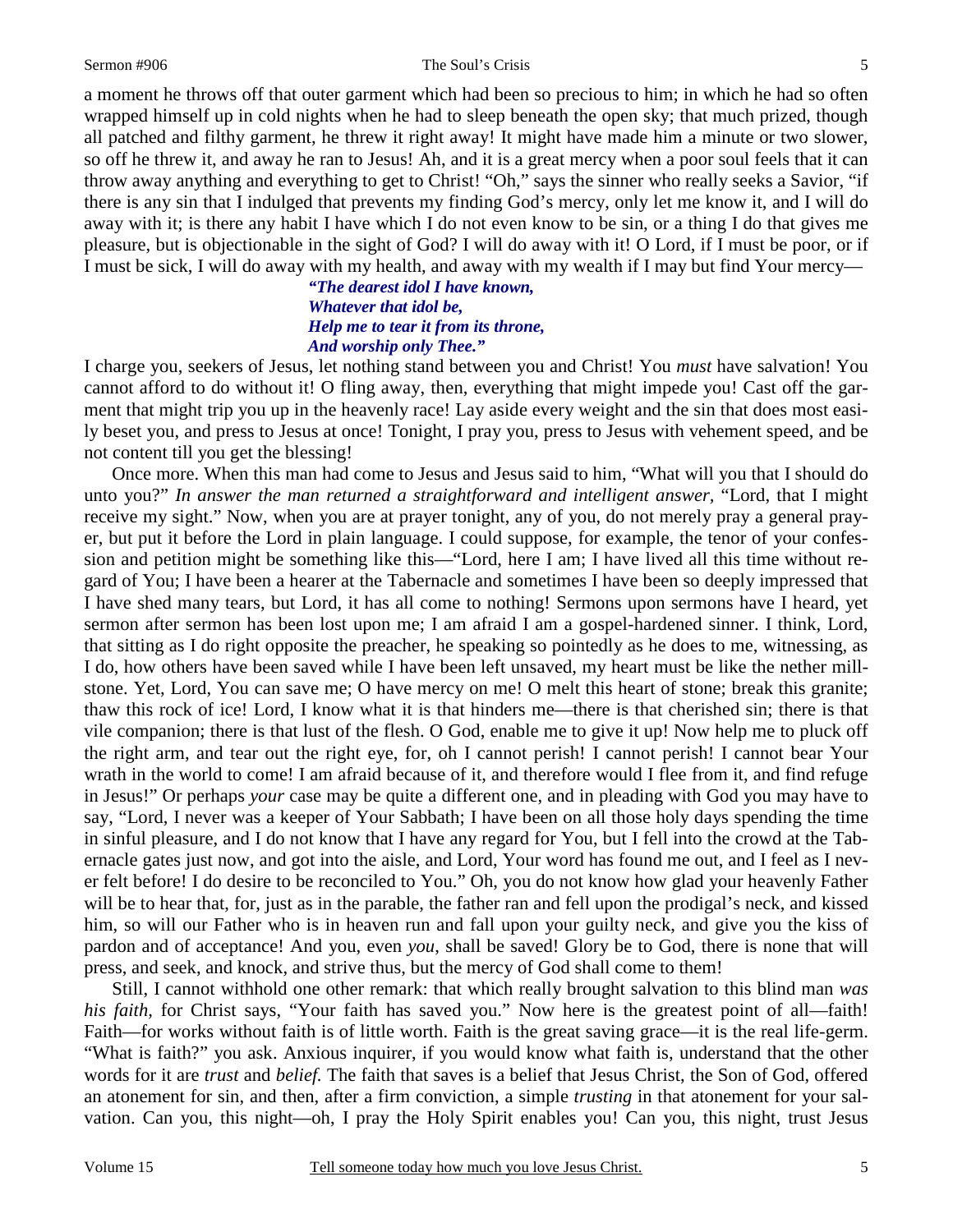Christ? When I ask that question of an awakened sinner, it seems to me as if the answer should always be, "Can I trust Him? Yes, indeed! Such a Savior, so divine, offering such a sacrifice as the death of Himself, surely I can trust Him!" Here is a nail upon which you may well hang all the weight of the vessel! Here is a bridge over which tens of thousands of the heaviest sinners may safely cross! Come then, sinner, what do you say? Are you resolved to trust Jesus? If so, your faith has saved you already! Go and wrestle in prayer till you get an assurance of it!

**III.** Time flies and I must not tarry. Let me have a solemn word upon another point. When Jesus passed by, it was, as we have said, to the blind man an hour of hope, and it was an hour for bestirring himself. Now we notice, thirdly, it was AN HOUR OF CRISIS.

Did I not observe just now that while life lasts Jesus is passing by? That is true in one sense, but I do also believe that in many cases the hour in which they will ever be able to find mercy is long past before men die. There was a man, who had listened to an earnest gospel exhortation, and as he listened he felt that the preacher was speaking out his inmost heart to him; he thought within himself, "That is an important matter." As he listened, the importance of the matter seemed to strike him more and more; his tears began to flow, and he resolved that when he reached his home that night, he would seek the Lord. As he went on his way, a companion met him and said, "Come with me," and he invited him to a certain ale-house; he was revolted at the thought for the moment. He stood still, and the deliberation seemed to go on in his soul—"Which shall it be? Shall it be my jovial companion, or shall it be that earnest prayer on which I have resolved?" He hesitated a moment, and his better self, or rather the Holy Spirit within him, conquered, and that night as he knelt, divine light shone into his soul, and he became a Christian! On that same occasion there was another man who passed through precisely the same experience, and to whom the same temptation came; but he yielded to it and he was never after that troubled with such another difficulty. He listened again to sermons, but he never felt, under them, as he did under that; they lost all interest for him. After a time he left off attending the means of grace, and he is at this time a blasphemer, though before he seemed to stand upon the very borders of salvation! Probably to this last man, there will never come a day of grace again; he has now put himself beyond the reach of it, as to the *means*—for he attends no place of worship, and gives no heed to anything of the kind. Religion has become a thing for him to laugh at, and its preachers the objects of his scorn. Here were the turning points of these two lives—divine grace decided the one, and the flesh decided the other; the one, in all human probability, is bound for heaven, and the other, alas, is bound for hell. Such a night as this may have come now. I do not know that young man, nor where he sits tonight, but he is here; he has, after this service is over, an engagement of a sort that if his sainted mother in the country could but know of it, it would make her very hair stand on end with horror to think that her son should have come to *that.* I charge him by the living God to give up that sin, or else this night he may seal his own damnation! There sits here in this house a woman who will, this evening, if the Lord shall make her fulfill the purpose of her heart, seek Christ and find Him; but if the temptation that is now striving with her should overcome her, and the evening should be spent after all, in idle chat, her conscience shall be seared as with a hot iron, and from this hour it shall not be possible for the shafts of the gospel to come at her. O that God may decide your case rightly for you, helping your will, your stubborn and wicked will, to yield and bow to the blessed instigation of His Holy Spirit in your hearts, for I am persuaded that this is an hour of crisis to many here!

**IV.** Lastly, remember that this hour of Jesus passing by is AN HOUR THAT WILL SOON BE GONE.

 Did you notice that word, "Jesus of Nazareth *passes by*"? He is not stopping; He is *passing* by, for He is going on towards the walls of Jericho to pass through its gates. Blind man, it is now or never, for He is passing by! He has come up to where you are! Cry to Him now! He has passed you, but cry to Him now, man; He is long past, but He can yet hear you. Cry to Him now! Ah, but He is passed, and is gone, and the man has not cried, and now there is no other who can open his eyes, neither will this Son of David, for He has passed by, but been unasked, unsought to bless. You had Christ passing by when you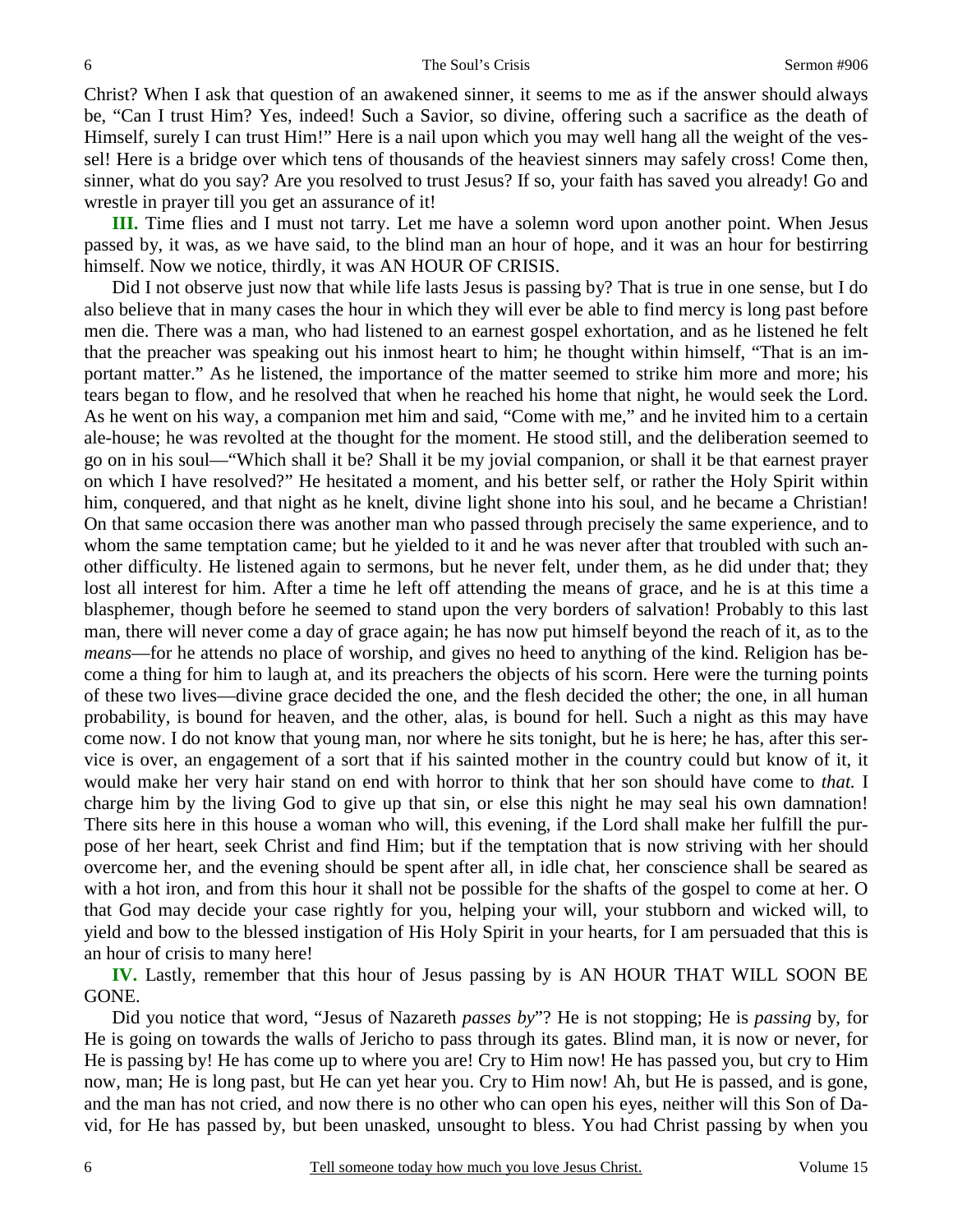#### Sermon #906 The Soul's Crisis

7

were young; I would to God you had said to Him then, "Have mercy on me!" But you waited till He came up to you in middle life, and yet you did not seek Him. Alas, alas, for that! And now the gray hairs are stealing over you, and half-a-century of unbelief has hardened your heart! You are getting close to 60 years of ungodliness, but He is not out of ear-shot yet; He will hear you now! O cry to Him, I pray you, cry and may God's Holy Spirit, who is the author of all true supplication, breathe in you now, a cry that never shall be stopped until you get the answer, "Your faith has saved you. Go in peace."

 Now, it may be that some here to whom I am speaking think that this preaching is all child's play, and that our talking about these solemn things is very easy. I declare before God this night that I feel it to be stern hard work! Not but what it is easy and delightful to *preach* the gospel, but I yearn over the souls of some of you! I cannot understand why you crowd here, and when I know that there are perhaps half as many outside as inside, clamoring for entrance, I know not why it is. I do nothing to attract you here, but speak right out my Master's gospel; the truth is, if the Lord inclines your hearts, and brings you within the sound of the gospel which I am eager to proclaim, I feel a responsibility about you which it were not possible for you to estimate. What if you should, in the Day of Judgment, be able to say, "We crowded to that house, and we listened to that man, but he did not tell us the truth of God, or he told it to us so coldly that we thought it did not matter, and so we put it off"? Oh, if you are lost, yet bear me witness that I would gladly have you saved! And if persuasions could bring you to Christ, you should not perish for lack of them! *"Believe* in the Lord Jesus Christ and you shall be saved." This is the message, but if you reject it, a weight falls on my spirit; it seems to crush me like a millstone; the thought that you should be lost! For what is it to be lost? To be cast away from the presence of God! To be cast into hell! To have to suffer, and that forever, all that the justice of God can demand—all that the omnipotence of God can inflict! Why, sirs, if I have but a headache, or a toothache for one brief hour, my patience can scarcely endure the torture! What must it be to suffer such pains for a century? Man, I cannot guess what it must be! What must it be to have ten thousand times worse pains than these, forever and ever? Why, to be dejected in mind, to be despairing, to be disconsolate—how bewildered it makes men! They take the knife or the poison in a fit of insanity—it may be they cannot bear their lives because of their anguish and desperation. But all the pangs, and racks, and abandonment from which men suffer *here* are nothing to be compared with the woes and mental anguish of the world to come! Oh, the agony of a spirit doomed, forlorn, accursed, upon which God shall put His foot in awful wrath and lift it up no more forever! And there, as you lie, tormented to the quick, you will have this to be your miserable portion— "I heard the gospel, but I would not heed it! Christ was put before me, but I would not acknowledge Him! I was entreated to believe in His name, and fly to Him for salvation, but I hesitated; I hung in suspense, I objected, and at length denied Him! And all for what; a little drink, a little dance, a little sin that yielded me but slight pleasure; or for worldly gain, or for low and groveling vices; or for sheer carelessness and gaiety! *Lost,* lost, LOST! And for nothing! A sinner damned!" He lost his soul, but he did not gain the world; he gained only a little frivolous pleasure, even that poor pittance he spent in an hour, and then he was forever cast away! May it not be so with you—not with *one* of you, old or young! But may the Lord have mercy upon the whole assembly, for His dear name's sake. Amen.—

> *"There is a time, we know not when, A point we know not where, That marks the destiny of men, To glory or despair. There is a line, by us unseen, That crosses every path— The hidden boundary between God's patience and His wrath. To pass that limit is to die, To die, as if by stealth; It does not quench the beaming eye, Or pale the glow of health;*

Volume 15 Tell someone today how much you love Jesus Christ.